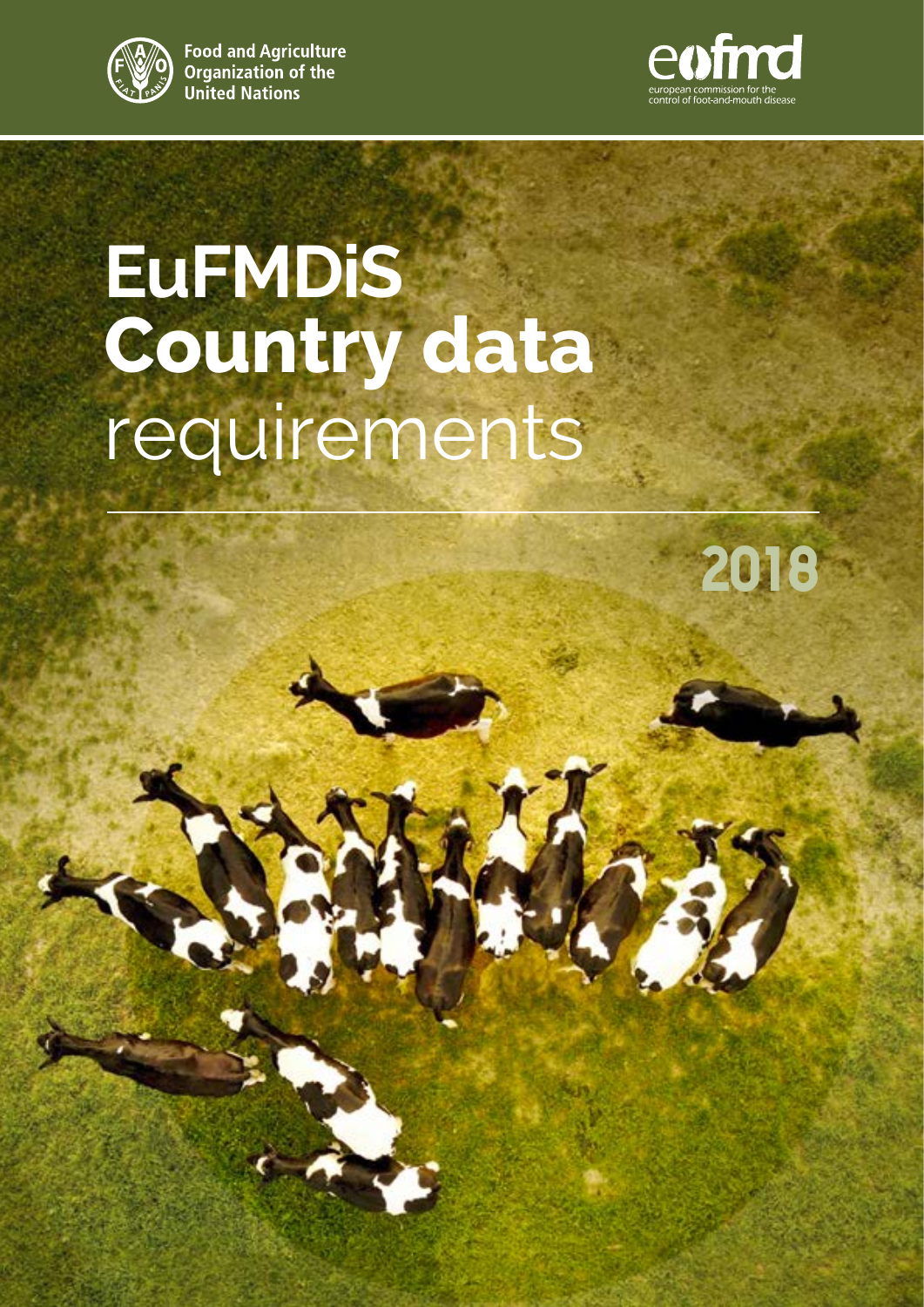# **Country data requirements for setting up and running the EuFMDiS model**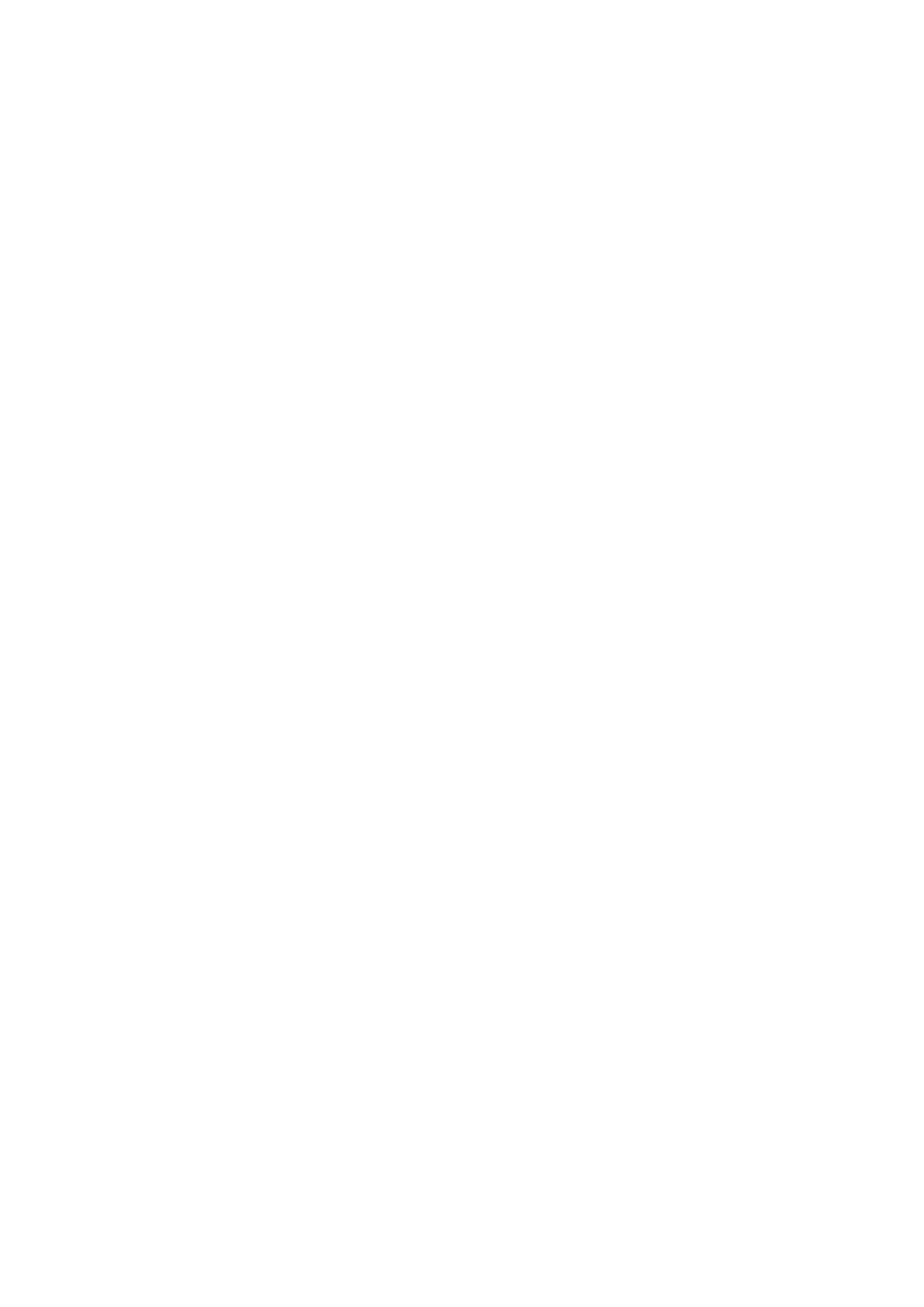### **1. Introduction**

The European multi-country FMD spread model (EuFMDiS) was developed following a pilot project funded under EuFMD research funding program in 2017. EuFMDiS has evolved from the conceptual approach used for the Australian FMD model (AADIS) (Bradhurst et al. 2015).

The pilot project worked with central European countries (Italy, Austria, Croatia, Hungary, Romania and Bulgaria) to build a disease model to enable FMD outbreaks to be simulated within and between these countries. The resulting model has the potential to be used by other European Member States (MS) but this requires specific data on herd/farm populations, and for setting FMD transmission and control parameters to represent individual countries.

This document discusses the types of information that will be required in order to enable the model to represent realistically spread and control of FMD outbreaks. For the model to be effective and produce realistic outputs, detailed and specific data will be required from collaborating countries in a number of areas. While it is desirable to use real data whenever possible, it is inevitable that there will be a number of areas for which expert/local advice will need to be used.

There are three core components that need to be considered in building an animal disease spread model to simulate spread and control of FMD:

- 1. Setting up the livestock populations;
- 2. Representing FMD spread;
- 3. Modelling disease control.

Information required for these components is described below. Detailed instructions and spreadsheet templates for collecting the data are available from EuFMD.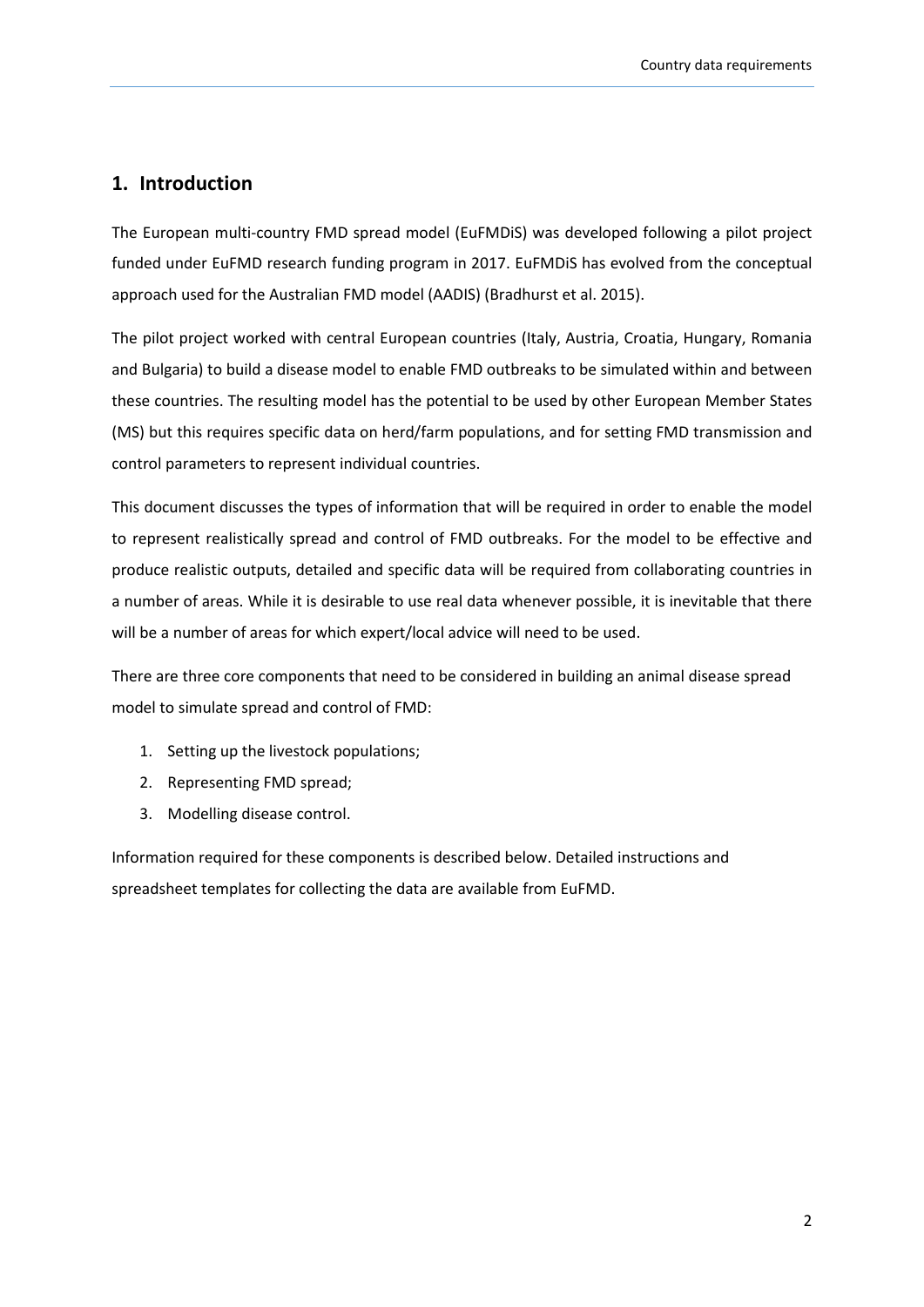### **1.1 Setting up livestock populations**

Data on livestock populations including production types and locations of herds/farms is an essential first step for modelling outbreaks of disease.

A herd/farm classification system will be needed, that adequately describes the livestock production systems in a country. To keep things manageable up to 10-12 categories of herds/farms will be looked at. Country representatives will also need to identify relevant within-country livestock production regions i.e. define production 'regions' within a country that are likely to influence FMD risk, taking into account relevant geographical/environmental, livestock production and marketing considerations). Once again, to keep things manageable, w the number of regions per country should be restricted to approximately 4-6 per country, but this could be discussed further. One suggested approach could be to use Eurostat's Nomenclature of Territorial Units for Statistics (NUTS) regions i.e NUTS2 boundaries [\(http://ec.europa.eu/eurostat/web/nuts/nuts-maps-.pdf\)](http://ec.europa.eu/eurostat/web/nuts/nuts-maps-.pdf). This would appear to offer significant advantages, particularly if animal movements can be analyzed and summarized at this scale.

Digital maps of the regions as well as national boundary files will be required. Digital maps of any other relevant infrastructure that may be important in spread and control of diseases e.g. location of animal markets, assembly centers, weather stations<sup>[1](#page-4-0)</sup>; local government boundaries (if these are likely to be used for disease control purposes).

### **1.2 FMD Spread**

The EuFMDiS model has been designed to simulate the potential transmission of FMD within and between countries in Europe.

### **1.2.1 Within-country spread**

For simulating spread of disease within a country there are two options available in EuFMDiS:

- a) Separate representation of a number of infection 'pathways' by which FMD can spread. The current pathways are:
	- Movements of live animals (*direct contact spread*);
	- Movements of products, equipment, etc. (*indirect contact spread*);
	- Spread to farms in close proximity to infected farms by unspecified means (*local spread*);
	- Longer distance spread by virus in the air (*airborne spread*);

<span id="page-4-0"></span> $1$  This is required for including wind-borne spread of FMD, historical weather data is available from the Europe Climate Assessment database (ECAD) (se[e http://www.ecad.eu/\)](http://www.ecad.eu/)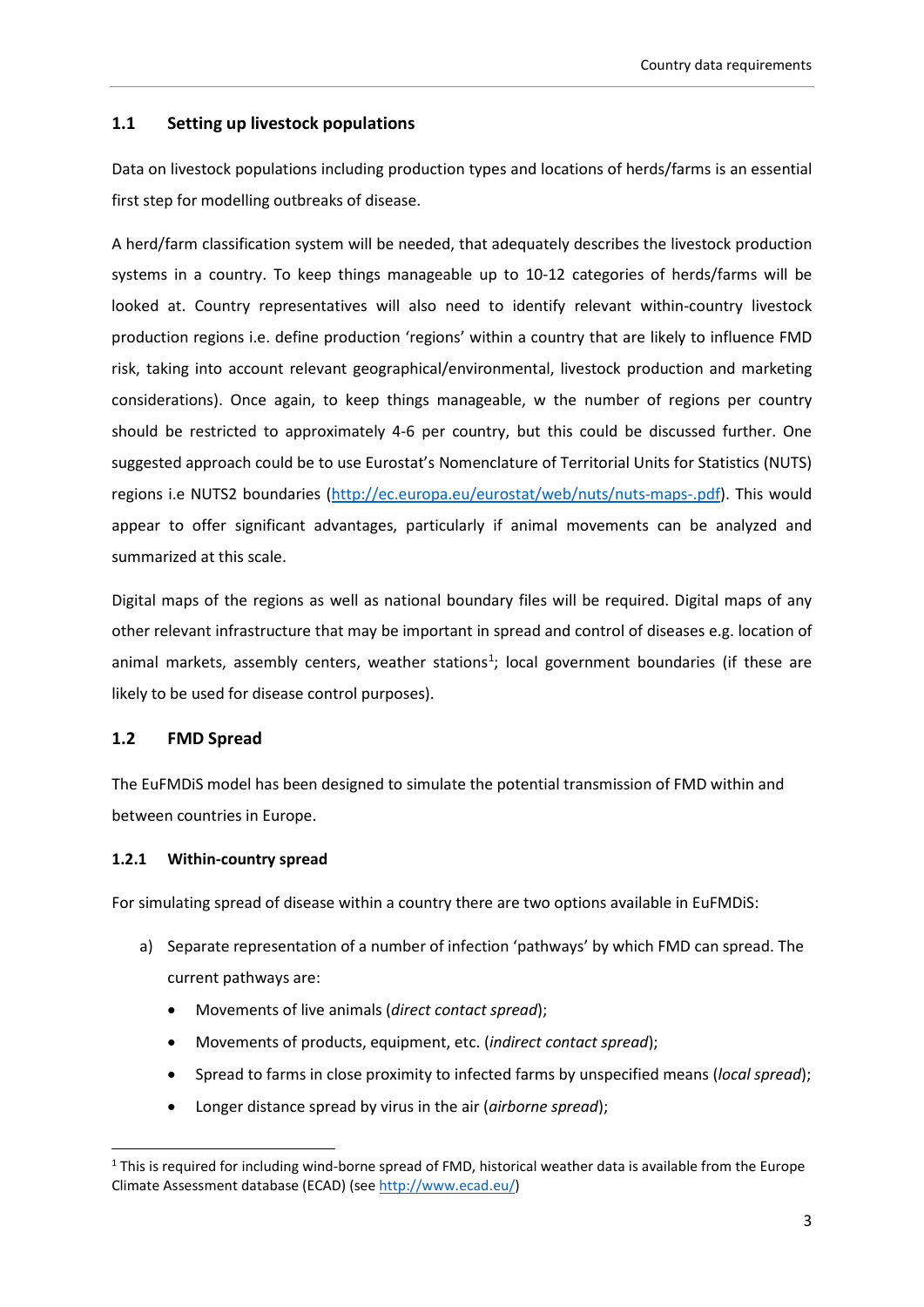• Spread via assembly centres and/or markets/sale yards.

This approach captures significant features of the epidemiology of FMD that may have important implications for the effectiveness of disease control measures. However, clearly it requires good data on movement patterns of animals and products (frequency, timing, destination, distances involved etc.) as well as access to weather data and data on markets/sales (timing, expected numbers of buyers and sellers, etc). Ideally if this data can be made available then this is the approach which should be used.

b) Simplified representation of disease transmission involving local dispersal and *ad hoc* longer distance transmission events (simulated by a simplified *jump-diffusion* modelling process).

This approach is less informative than (a) as it does not provide any information on how farms became infected and makes it more difficult to test the effectiveness of targeted control strategies like live animal movement bans. However, this approach can be used for countries where the detailed information to parameterize the discrete infection pathways listed above is not available.

### **1.2.2 Between-country spread**

For simulating spread between countries, the initial focus was on how animal movements might be expected to spread FMD. Data on live animal movements between countries will be used to identify where FMD might be expected to spread. This is done at sub-national regional scale. That is, what areas (regions) of the receiving country are animals moved from (a region in) a source country likely to go. This assumes that detailed animal movement information on source and destination of animal consignments is available.

This inter-country spread through animal movements is be augmented by a local spread component that applies to infected farms located 'close' to international borders.

### **1.3 FMD control**

From a control perspective, EuFMDiS has been constructed so as to represent the measures outlined in the EU FMD Directive (European Union 2003). The performance of control measures will be affected by how effective they are (e.g. level of compliance with movement restrictions, vaccine efficacy, effectiveness of tracing and surveillance). These are parameters that can be set in the model.

The effectiveness of control measures will also depend on having sufficient resources to be able to implement the measures. In the model it is assumed that activities will be done by teams (made up of one or more people). The number of surveillance culling and vaccination teams available within a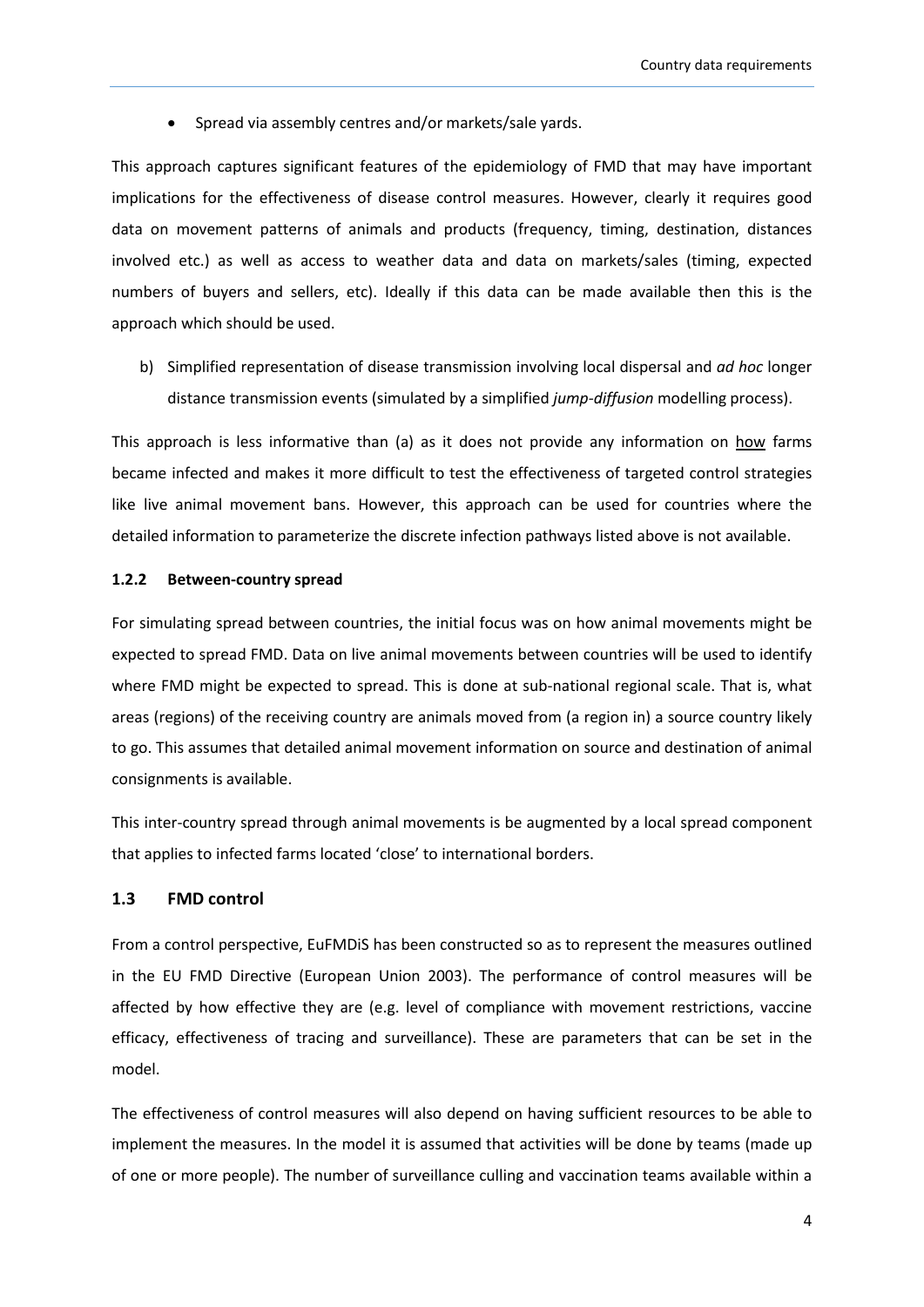country will need to be specified along with any changes that may occur over time (e.g. if more people are recruited during an outbreak). Other resources, like how many vaccine doses are available, will also need to be specified.

It would be useful to provide some economic outputs from the modelling, as understanding the economic impacts and being able to compare costs of different control strategies is important to decision-makers. For this to work, countries will need to provide information on:

- Indemnity/compensation arrangements;
- Animal values;
- Cost of operational activities (surveillance, culling, vaccination, etc);
- Value of exports.

The following sections provide additional information on the data requirements for setting up and running the EuFMDiS model.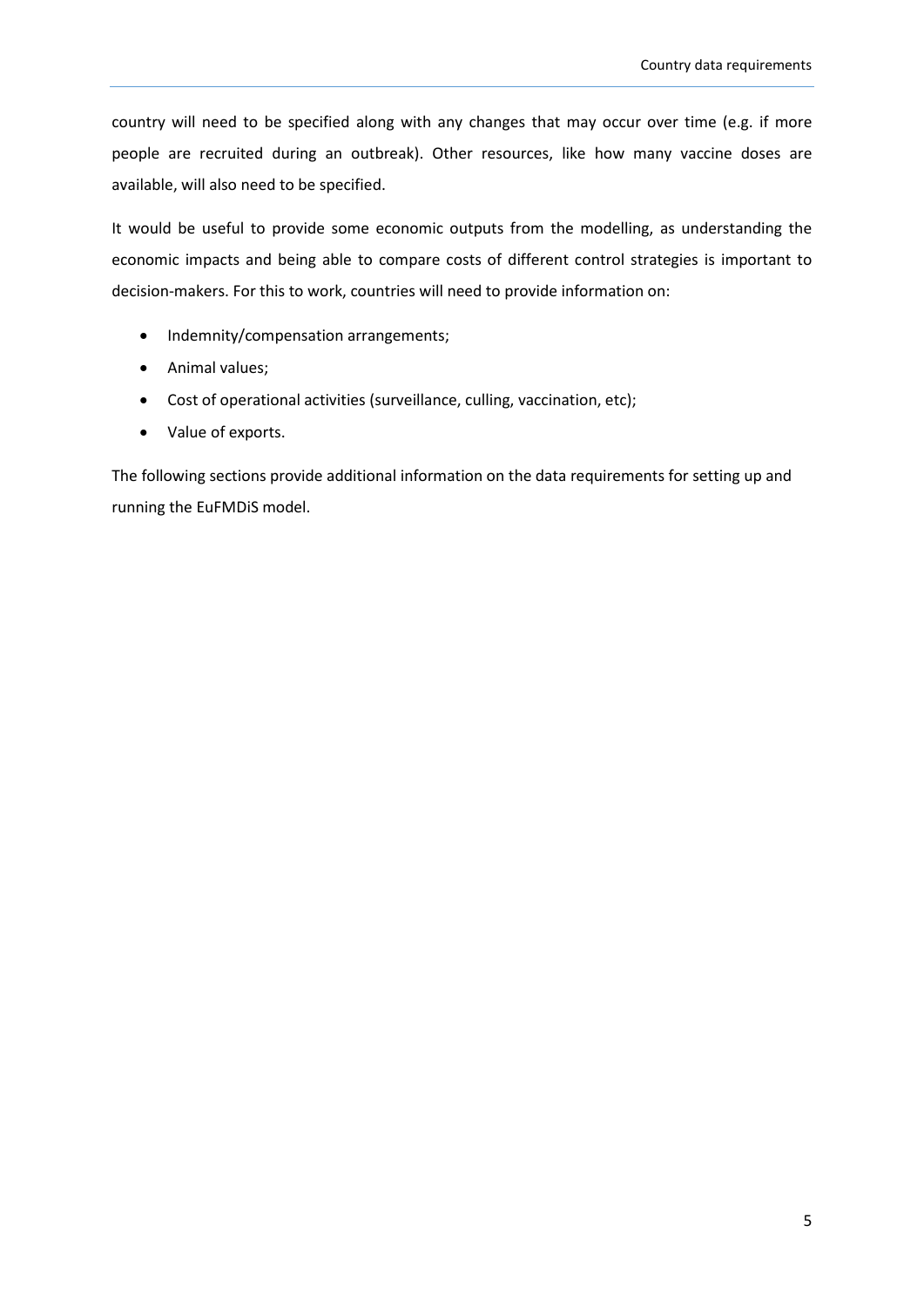### **2. Setting up country livestock populations**

### **2.1 Herd categories**

The key epidemiological unit in EuFMDiS is the *herd* – defined as a group of co-mingling animals of the same species. Because FMD behaves differently in different species, disease spread is typically simulated within and between herds. A *farm* is a production unit which may be made up of one or more herds. Disease control is considered at the farm level i.e. if any infected animals are found on a farm, the whole farm is considered to be infected. Depending on the nature of production systems and data availability, either farms or herds can be used as the basic epidemiological unit in EuFMDiS.

For modelling FMD in Europe, it is preferable, to use an agreed common set of farm/herd categories. Table 1 lists the nine herd categories agreed for the central European EuFMDiS pilot project. In working with mixed species farms, it is possible to classify them into a single herd type according to the dominant (main) commercial activity OR allow for the different species by specifying separate herds types for each species, which would be linked through having the same location (coordinates) and the same farm ID.

The central European herd classification may not suit other countries. In this case it is better to add new herd types to this list rather than replace existing ones. If a herd type is not appropriate for a particular country, just don't use it. Please contact EuFMD if you would like to add new herd types.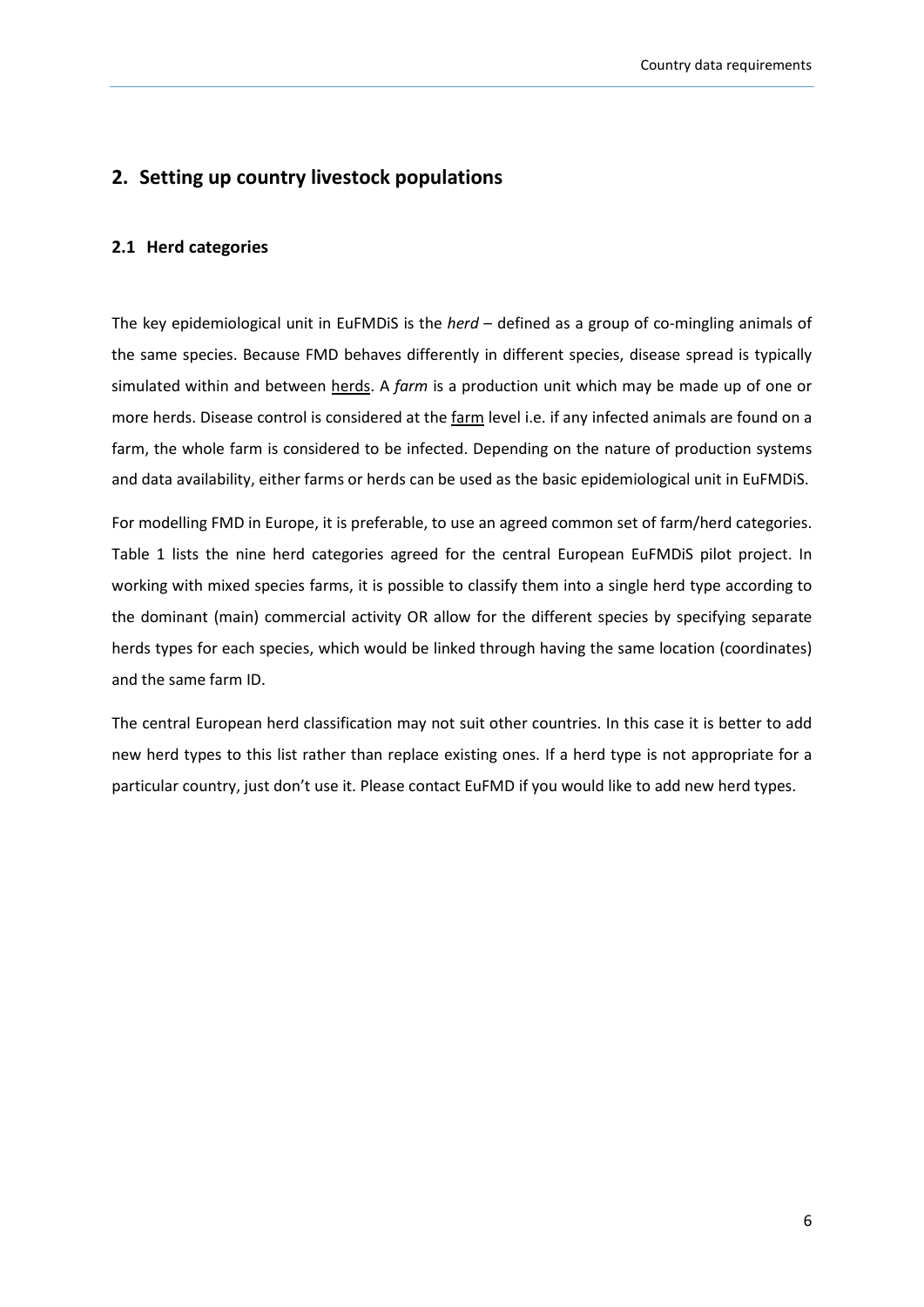| ID             | <b>Species</b> | <b>Herd type</b>     | <b>Description</b>                                           |  |  |  |
|----------------|----------------|----------------------|--------------------------------------------------------------|--|--|--|
| $\mathbf{1}$   | bov            | Large commercial     | Specialist milk producer. Cattle are kept to primarily       |  |  |  |
|                |                | dairy herd           | produce and sell milk                                        |  |  |  |
| $\overline{2}$ | bov            | Large commercial     | Specialist beef production. Cattle are kept to primarily     |  |  |  |
|                |                | beef herd            | produce and sell meat                                        |  |  |  |
| 3              | bov            | Small commercial     | Cattle are kept, usually in smaller herd sizes, to primarily |  |  |  |
|                |                | cattle herd          | produce and sell meat and/or milk on a smaller, local        |  |  |  |
|                |                |                      | scale                                                        |  |  |  |
| 4              | buf            | Commercial buffalo   | Buffalo kept for milk or meat production                     |  |  |  |
| 5              | ovi/cap        | Commercial small     | Small ruminants are kept to primarily produce and sell       |  |  |  |
|                |                | ruminants            | meat/milk/wool commercially                                  |  |  |  |
| 6              | sui            | Large-scale          | Pigs are kept under intensive production system to be        |  |  |  |
|                |                | commercial fattening | grown and sold for slaughter, for pig meat production        |  |  |  |
|                |                | pig herd             |                                                              |  |  |  |
| $\overline{7}$ | sui            | Large scale          | Pigs are kept under intensive production system for          |  |  |  |
|                |                | commercial breeding  | producing replacement pigs to be sold to other holdings      |  |  |  |
|                |                | pig herd             | (e.g. fattening farms)                                       |  |  |  |
| 8              | sui            | Small-scale          | Pigs are kept primarily to produce and sell meat on a        |  |  |  |
|                |                | commercial pig       | smaller, local scale. Generally lower biosecurity than       |  |  |  |
|                |                |                      | intensive systems                                            |  |  |  |
| 9              | mixed          | Backyard herd        | Small number of animals (cattle, buffalo, sheep, goat, pig)  |  |  |  |
|                |                |                      | kept primarily for own consumption (non-commercial).         |  |  |  |

Table 1: Herd categories used in central European EuFMDiS pilot project

### **2.2 Country boundaries and regions**

Because animal densities, livestock production systems and farmer practices/behaviors may vary within a country, it will be useful to consider sub-national production 'regions'. This will enable us to capture different FMD risks and impacts associated with FMD being introduced into different parts of the country. These regions could be based on existing administrative boundaries or other features.

One approach is to use Eurostat's Nomenclature of Territorial Units for Statistics (NUTS) by regional level (i.e NUTS2 boundaries [\(http://ec.europa.eu/eurostat/web/nuts/nuts-maps-.pdf\)](http://ec.europa.eu/eurostat/web/nuts/nuts-maps-.pdf). These areas (or combinations of this areas) are a convenient way of sub-dividing countries for modelling disease spread and offer significant advantages in terms of availability of existing statistical information, particularly if animal movements can be analyzed and summarized at this scale. This approach worked well for the central European pilot project. Countries should decide whether NUTS2 regions either singly or combined together will be appropriate for modelling purposes. If not then other approaches will need to be identified.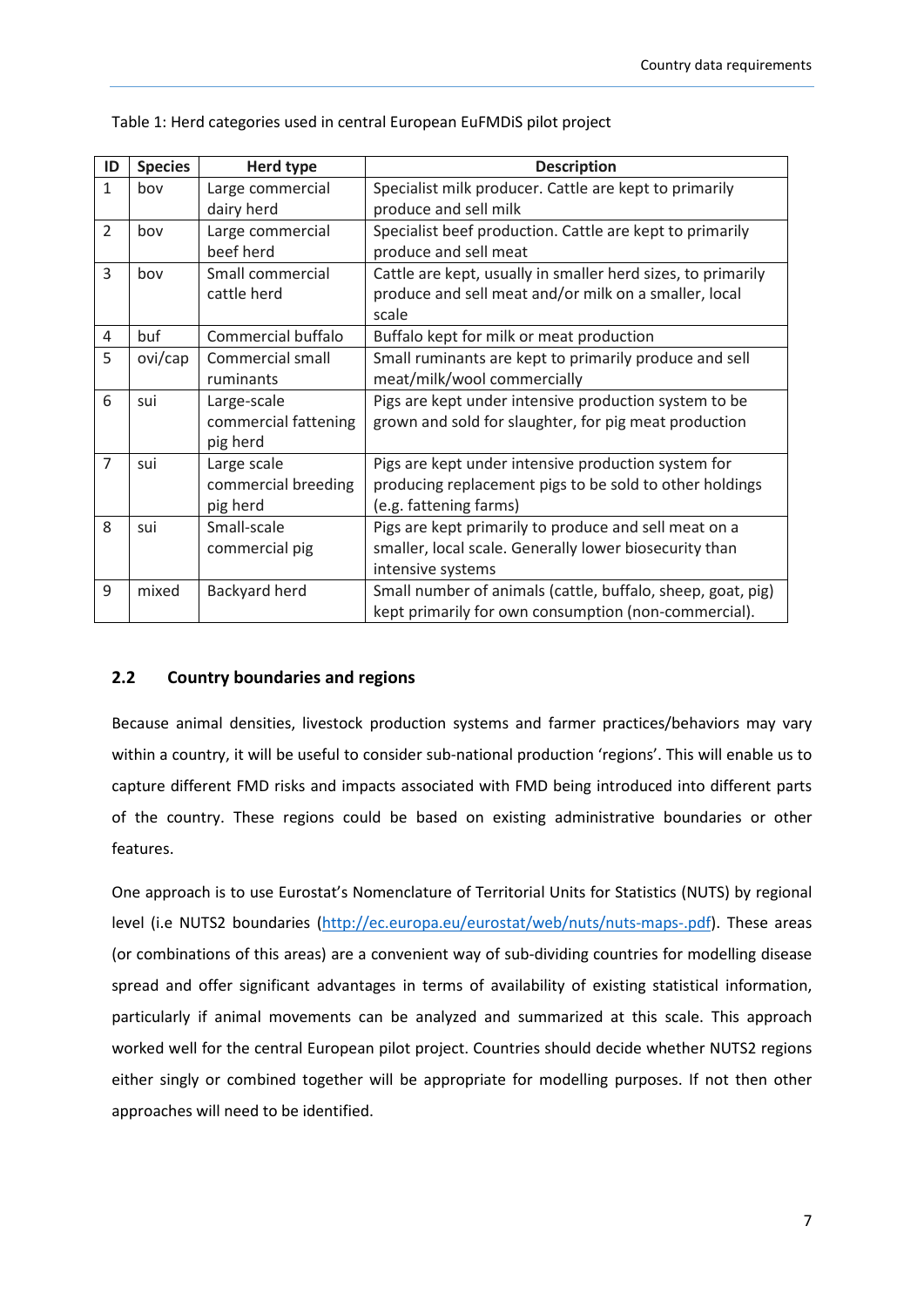

### Figure 1: Regions by country used in Central European EuFMDiS pilot project

Digital maps of the regions as well as national boundary files will be required (e.g. in Arcview shapefile format). Please contact EuFMD if you are having problems generating regional files.

### **2.3 Herd data**

To simulate the spatial spread of FMD, a herd dataset that includes location information is required. EuFMDiS stores herd locations as points (using coordinates – latitude and longitude). In addition to its location we will need information on herd type (i.e. category as discussed above) and size (number of animals), Table 2 shows the basic format required.

| herd id | herd_type | herd size | longitude | latitude   | country_id | region_id |
|---------|-----------|-----------|-----------|------------|------------|-----------|
|         |           | 3003      | 147.004   | $-20.1363$ |            |           |
|         |           | 3003      | 147.004   | $-20.1363$ |            |           |
| 3       |           | 3003      | 147.004   | $-20.1363$ | 3          |           |
| 4       |           | 2398      | 146.245   | $-20.0849$ | っ          |           |
|         |           | 1516      | 146.245   | $-20.0849$ |            |           |
| 6       |           | 2401      | 146.245   | $-20.0849$ | 3          |           |

Table 2: herd dataset format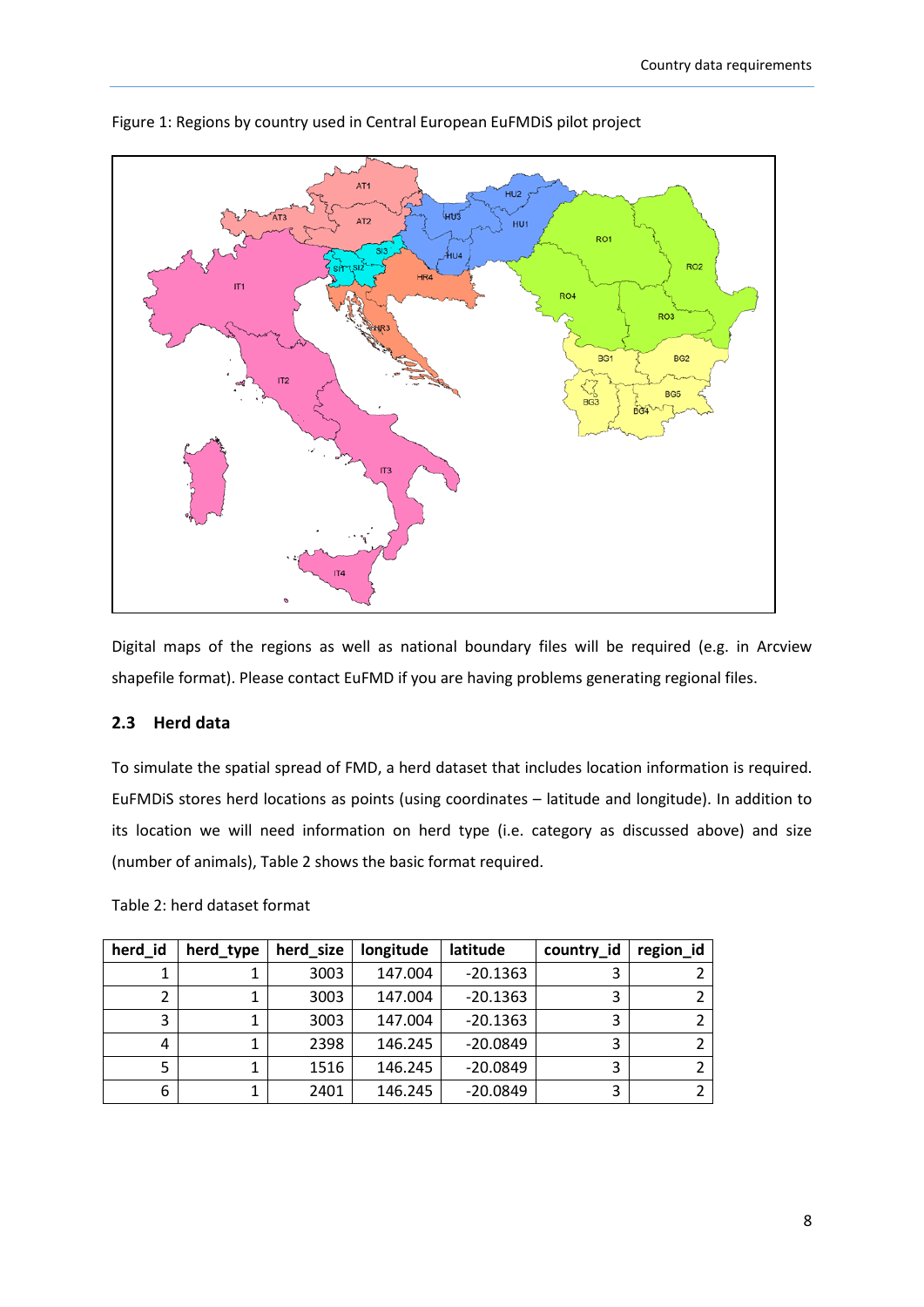### **2.4 Actual versus synthesized (artificial) data**

If records containing location information on individual herds/farms are available then the actual (but de-identified) data should be used. If these are not available, it may be possible to create a synthetic herd/farm database using local town/village name of the farm address. A farm can be geolocated using a look-up gazetteer. Alternatively, postcodes or statistical/census data (i.e. based on counts of farms within different sub-national administrative units) could be used. This would involve making an artificial (synthesized) set of herd locations that would be consistent with known herd densities but obviously the coordinate locations would not be real.

Spreadsheets for reporting information on regions and herds and instructions for completing these are available from EuFMD.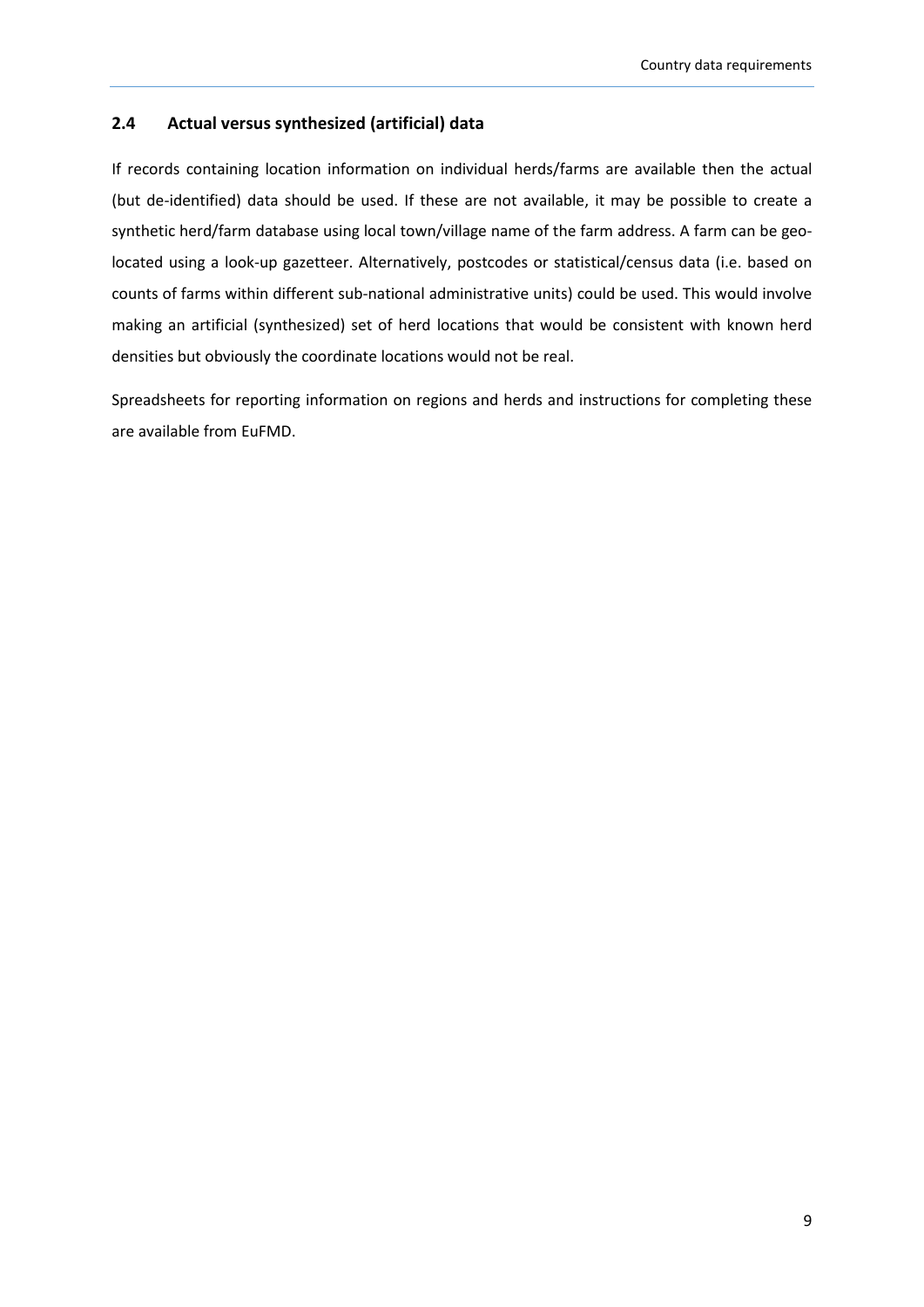### **3. Modelling disease transmission**

The EuFMDiS model considers potential spread of disease both within countries and between countries. This means that the model will be able to be used by individual countries to look at spread and control of an FMD outbreak within their own country. Plus, it will be able to be used to look at risks and management of outbreaks potentially involving multiple countries in the region

### **3.1 Within-country spread**

### **a) Direct contact spread**

To model spread of disease, information is needed on how often and where livestock owners move animal consignments to.

Representing the animal movement patterns in terms of herd types, regions and seasons is the interest. It will be based on describing the expected patterns for a typical (average-sized) producer in each herd category in each region of a country. The data of interest is the numbers of 'consignments' where a consignment is group of animals (one or more) that are sold/moved together on the same day.

If animal movement records are available, then these values should be estimated directly from the data records. If movement records are not available or there is insufficient information available, then appropriate values should be estimated by talking to local experts and/or livestock producers.

A spreadsheet has been prepared to assist reporting the data: *Within country animal movements.xlsx*

This spreadsheet contains four separate worksheets that need to be filled out.

- Worksheet: *Movements onto and off farms;*
- Worksheet*: Destination type*;
- Worksheet*: Destination region;*
- Worksheet*: Herd-to-herd.*

The spreadsheet and instructions for completing the worksheets are available from EuFMD.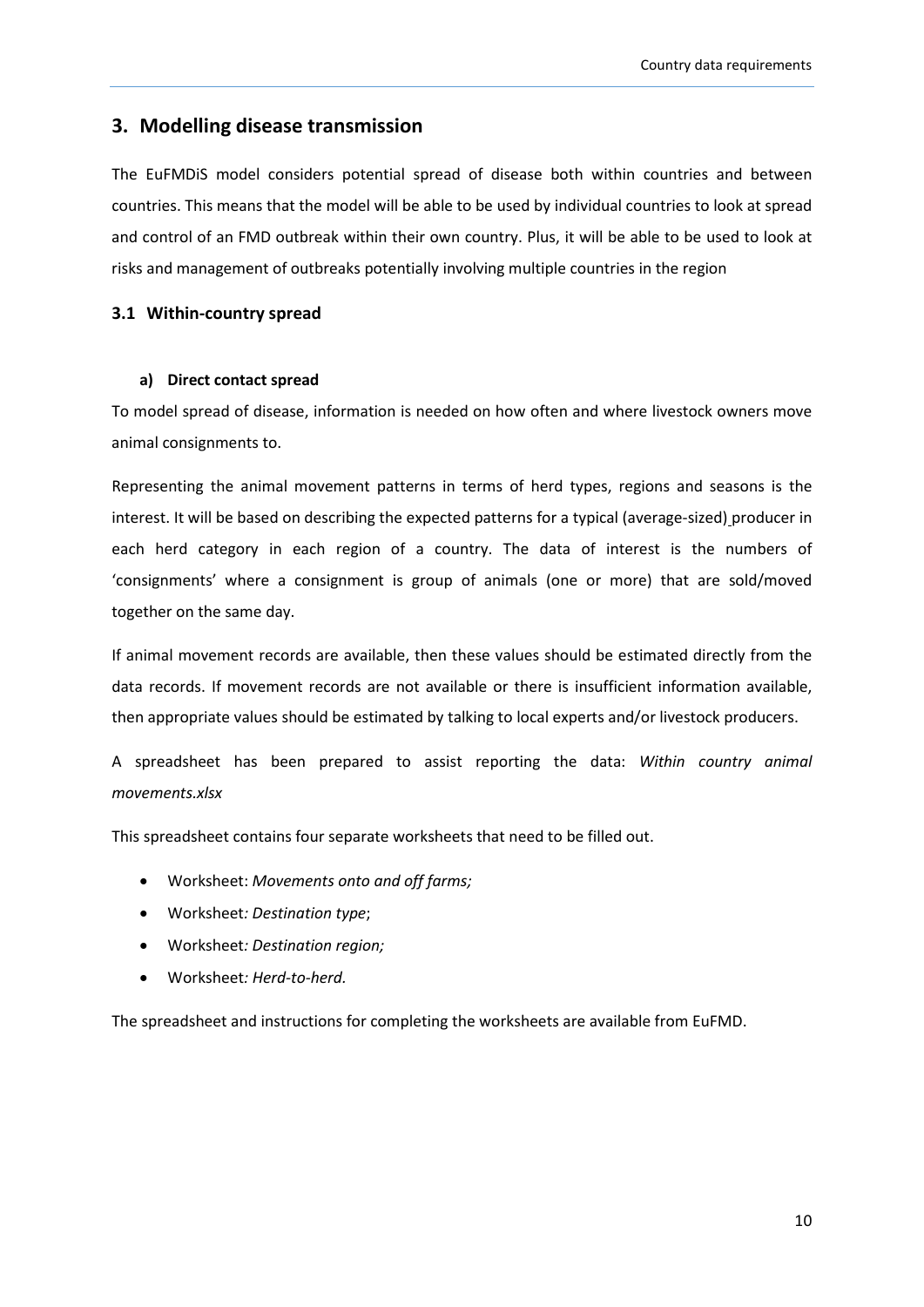### **b) Indirect contact spread**

Indirect contact spread is a catch-all term covering a range of mechanisms by which FMD could be spread between farms not involving movements of live animals. It includes spread associated with contaminated products, inanimate objects as well as by people and vehicles. Highest risk practices are where products are derived from animals or there has been close contact with animals on a source farm e.g. milk tankers, AI technicians, veterinarians, shearing contractors, transporters of livestock, and rendering trucks (which come in close contact with animals and their waste). Seasonal effects are likely to occur as the numbers of indirect contacts will vary at different times of the year (e.g. seasonal activities like breeding, shearing, moving animals, etc.)

Indirect contact spread is more difficult than direct contact spread to parameterize, as it is unlikely that quantitative data will be available. Thus, it will be necessary to estimate values based on normal livestock production systems and management practices. It may be useful to think about the practices that pose a risk of spreading FMD in different production systems (e.g. feed deliveries, milk pick-ups, veterinary visits, artificial insemination technicians, etc.) and talk to some livestock owners to find out what time of year and how often various events and activities occur. By convention in modelling, focus is on those contacts that could reasonably expect to pose a risk of FMD between herds i.e. particularly where contact with animals and/or their products is likely.

To model indirect contact spread requires data on:

- The expected number of indirect contacts per time period, by herd type and season, for the different livestock regions in your country;
- Distance distribution minimum, maximum and most likely distance over which an indirect contact would be expected to occur, specified by herd type and region;
- Contact probability matrix. Probabilities that an indirect contact is with the same or a different herd type.

To assist you in providing the data needed to parameterize the model, a spreadsheet template has been prepared (*Indirect contact spread template.xlsx)*. This spreadsheet contains three worksheets to be completed:

- Indirect contacts per year;
- Indirect contact distances;
- herd-to-herd.

The spreadsheet and instructions for completing the worksheets are available from EuFMD.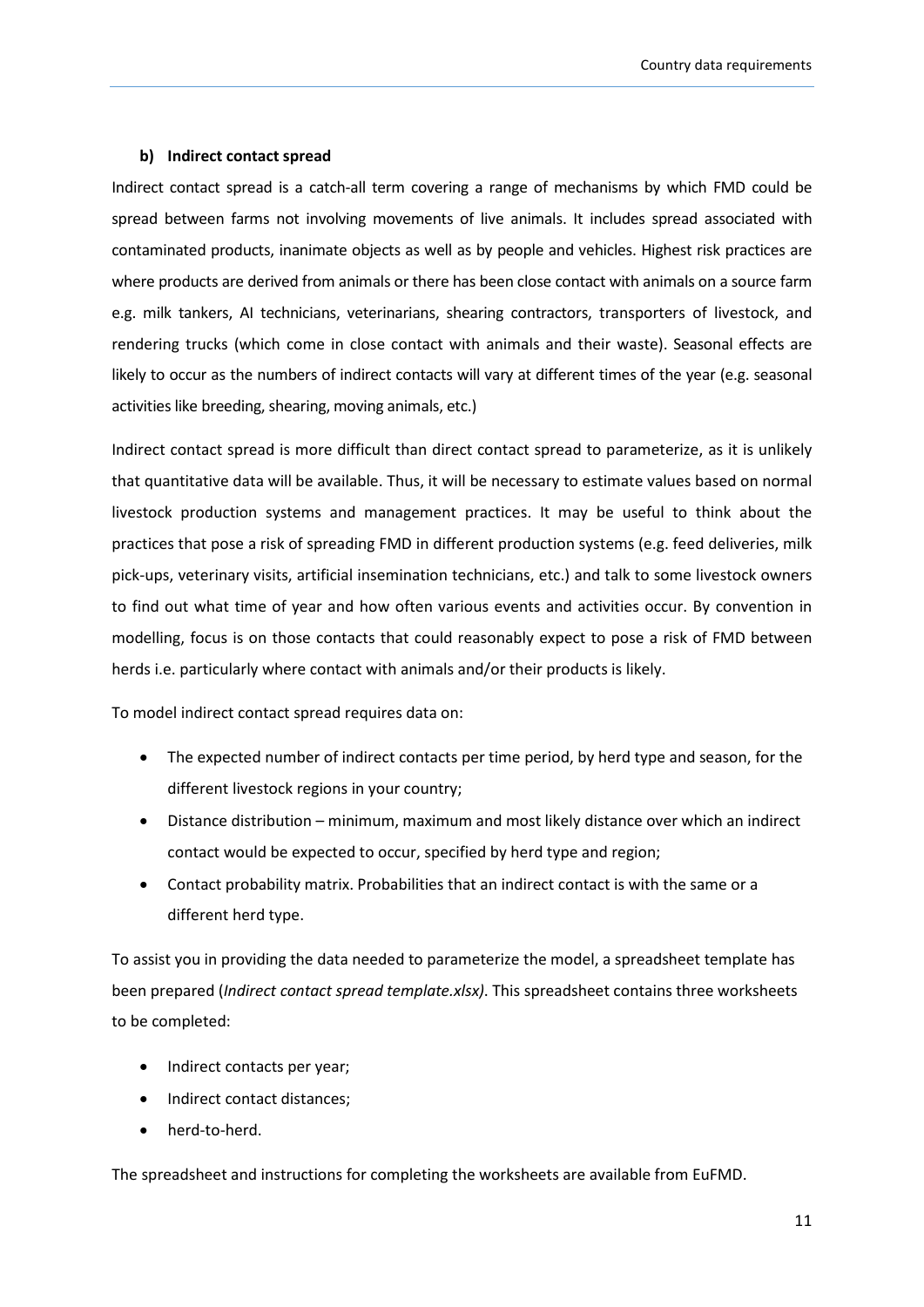### **c) Local spread**

This utilizes a spatial kernel in which disease risk varies by distance. It will be parameterized from existing data (derived from the UK 2001 and other outbreaks).

### **d) Spread through markets/sale yards**

Spread through markets is a special form of direct contact spread that is important because it may involve multiple exposures of groups of animals that amplifies spread of disease. That is, one infected consignment going into a market can generate multiple infected consignments that leave the market. The importance of this pathway depends on whether livestock markets are a common feature of livestock production in a country. This may vary between countries. For central European countries in the pilot project, markets were not considered to be important and this pathway has not been used

For the EuFMDiS pilot project for central Europe, **assembly centres** were identified as potentially important for spreading disease. An additional special variant of the market/sale yard pathway has been developed to represent disease transmission associated with assembly centres. It is assumed that assembly centers are primarily used for:

- preparing consignments that leave the source country;
- batches of animals going to a single destination.

### **e) Airborne spread**

This will require access to weather station data. EuFMDiS uses a list of weather stations with their location and count of days per month suitable for wind-borne spread together with wind bearing by month (minimum, maximum, most likely direction).

Conditions for suitability of wind-borne spread are:

- RH  $>55%$  and Temp <20 $^{\circ}$  C;
- Wind speed <20 km/h.

The area at risk depends on wind direction and the strength of the source of virus.

At this stage countries will not be asked to locate and analyze weather data. Historical data is available in the Europe Climate Assessment database (ECAD) (see [http://www.ecad.eu/\)](http://www.ecad.eu/). EuFMD has prepared some scripts for analyzing this data which is used to provide initial values for estimating wind-borne spread risk.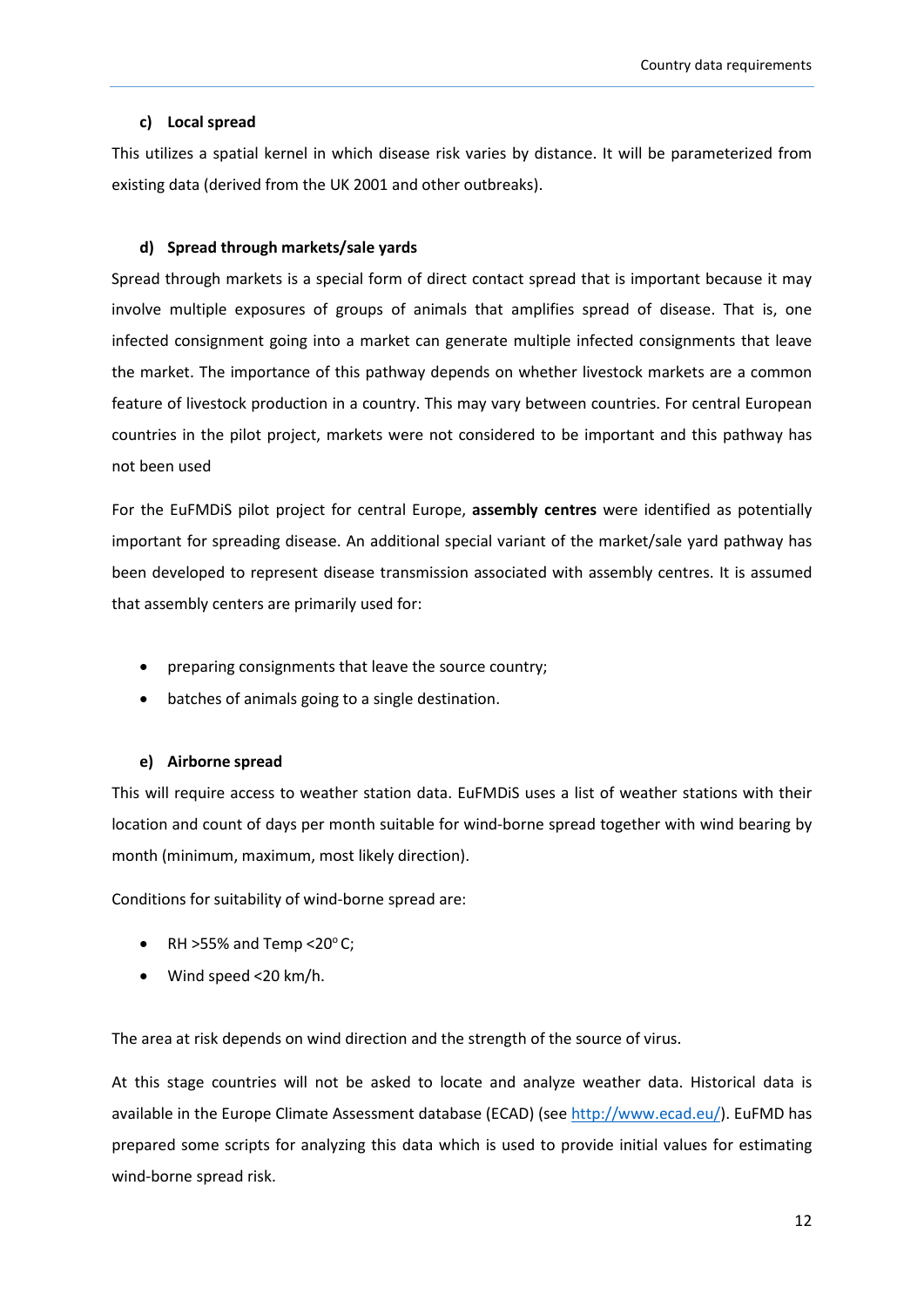### **3.2 Between-country spread**

The EuFMD is interested in representing how disease might be spread between countries with movements of animal consignments. Therefore, it needs to know the size of export consignments, what region in the source country animal consignments originate from, what type of destination they are likely to go to (holding, assembly centre, slaughter establishment), and what region in the destination country they go to.

Three excel files have been developed for reporting this data:

- *Between country consignment size;*
- *Between country destination type;*
- *Between country destination region.*

The spreadsheets and instructions for completing them are available from EuFMD. Please note the between-country animal movement data should be reported separately by species:

- Cattle;
- Small ruminant (sheep/goat);
- Pig.

The European Trade Control and Expert System (TRACES) data can be used to collect and summarize this information. In the TRACES system, for all animal consignments leaving the country, each country should be able to determine what local veterinary unit (LVU) they originate from and what LVU in the destination country they go to. The LVU-to-region tables can be used to allocate the 'region'. Similarly, the "Place of destination" column can be used to sort out the different types of destination.

### **3.2.1 Extracting the data from TRACES**

Separate instructions on how to extract data from the TRACES system are available from EuFMD.

### **4. Modelling disease control**

EuFMDiS has seven independent and concurrent control measures:

- First detection;
- Movement restrictions and quarantine;
- Suspect premises reporting;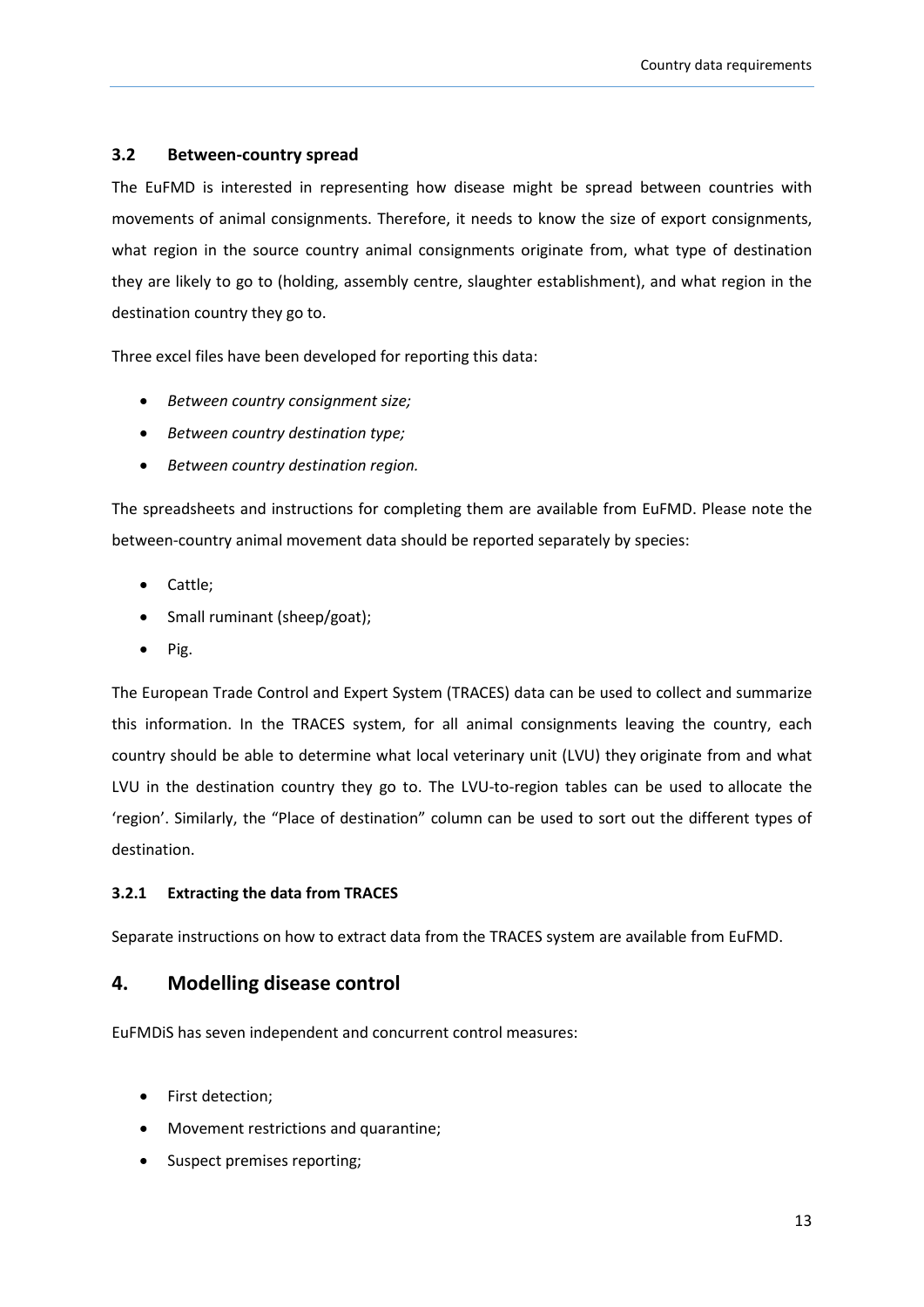- Surveillance;
- Tracing (direct/indirect);
- IP operations (culling, disposal and disinfection of confirmed infected premises), with options of pre-emptively culling dangerous contact premises, ring culling, or suspect premises);
- Vaccination (suppressive or protective ring vaccination).

These can be switched on or off and selected in a range of different combinations and the individual measures can be configured by the user.

The performance of control measures will be affected by how effective they are (e.g. level of compliance with movement restrictions, vaccine efficacy, effectiveness of tracing and surveillance, etc.). These are parameters that can be set in the model by the user.

The performance of control measures will also depend on having sufficient resources to be able to implement the measures. In the model, it is assumed that surveillance, IP operations and vaccination will be done by 'teams' (a team may be made up of one or more people). Measures are dynamically constrained by the availability of pools of these teams. Vaccination will also be constrained by the availability of vaccine doses.

Many countries might have little or no recent experience of FMD on which to estimate effectiveness of control measures for setting parameter values in the model. For this project, the first step can be simply focusing on some of the important parameters that might be expected to vary between countries. For other parameters, published values from other European countries (such as the UK and the Netherlands) can be used. When you start using the model, these are the sort of parameters you can vary in order to understand how the available of resources and effectiveness of the measures will influence the size of an outbreak.

Therefore, for disease control in the EuFMDiS model, countries are only asked to provide information on several types of parameters that might be expected to vary between countries:

- 1. Compliance with measures;
- 2. Resources available for undertaking control;
- 3. Costs of control.

To assist you in providing the data needed to parameterize the model, two spreadsheet templates have been prepared *(disease control.xlsx* and *disease costs.xlsx*)*.*The spreadsheet and instructions for completing the worksheets they contain are available from EuFMD.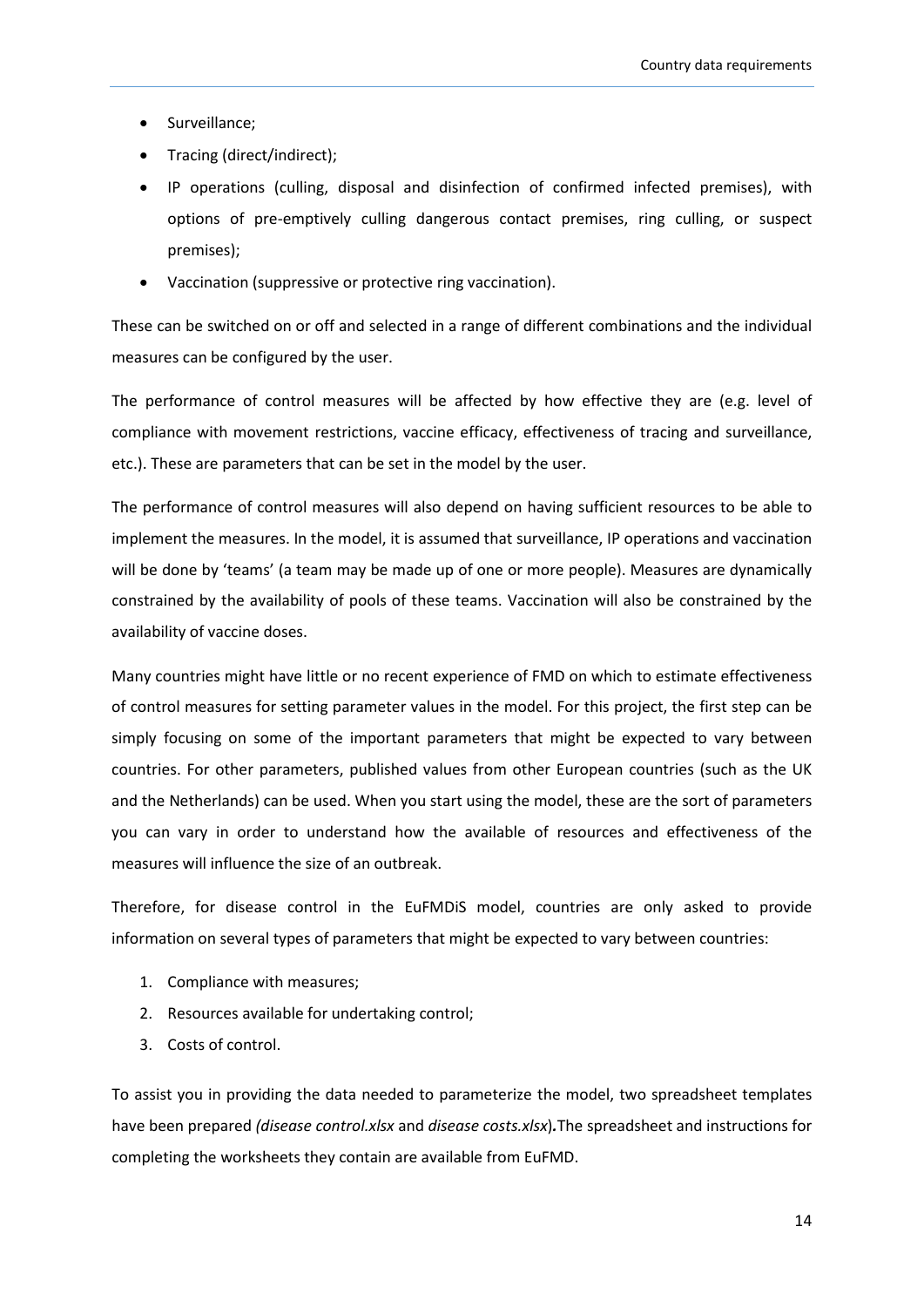### **4.1 Compliance with measures**

In the first instance, information countries are asked to to provide on effectiveness of measures will be limited to three areas:

- Suspect premises (SP) reporting;
- Tracing effectiveness;
- Compliance with movement restrictions.

### **4.1.1 Suspect premises (SP) reporting**

Here, the interest is in the likelihood of an owner noticing and reporting suspect cases of FMD in their herds during an outbreak. NB this is not about finding the first case of FMD in the country, it is after FMD has been confirmed and a control program is underway. Owner reporting is one of the important methods (along with surveillance and tracing) for finding new cases of disease. The likelihood of an owner reporting a suspect case will depend on how obvious the clinical signs are, how often and how closely an owner looks at their animals and what his/her attitude is to reporting to the authorities – thus, the probability of reporting could be expected to vary by herd type. For example, sheep infected with FMD show very mild or no obvious clinical signs.

### **4.1.2 Effectiveness of tracing**

For finding new cases of infection associated with known infected premises, the effectiveness of tracing needs to be set. Tracing is the process of finding and following up movements of animals (and products, equipment, etc.) that have come onto (backward tracing) and moved off (forward tracing) infected holdings.

This is parameterized in the model as the proportion of these movements that would be expected to be able to be identified during a control program. It is reported separately by species and by direct (animal movements) and indirect contacts (products, equipment services, etc.). Tracing will involve chasing up electronic records where these exist, paper records, and collecting information direct from owners. So you need to take into account the quality and reliability of the information available in your country. If animal movement databases, and/or electronic data recording is available then effectiveness of tracing animal movements might be high. Generally, there is less information available on indirect contacts and you have to rely on the owners' records and memory which may result in only 'moderate' tracing effectiveness for indirect contacts.

### **4.1.3 Compliance with movement restrictions**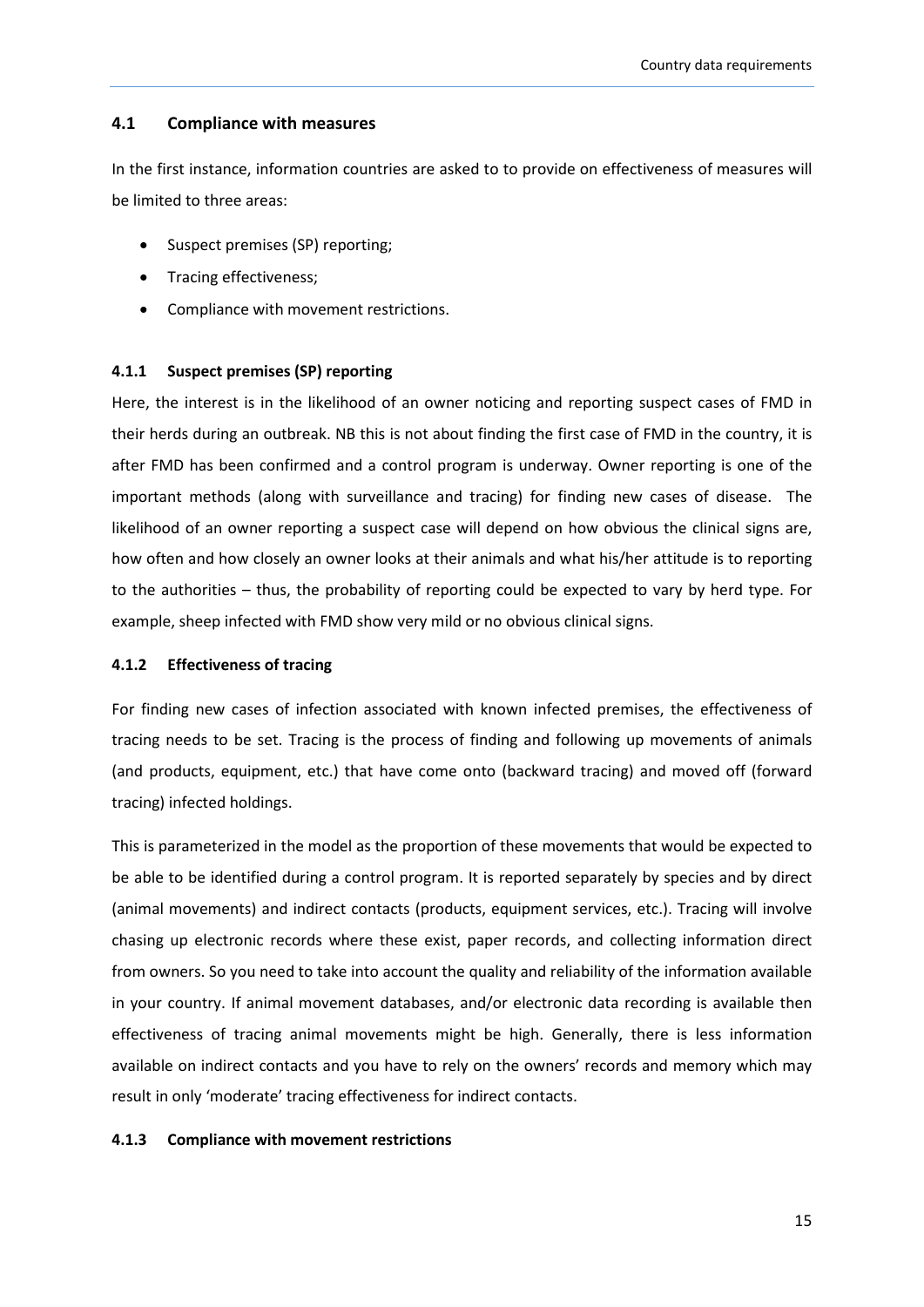The interest is in how effective with movement restrictions imposed under the control program will be, i.e. expected proportion of 'normal' movements that would stop when movement controls are applied.

What proportion of animal movements to other EU member states will stop when FMD is confirmed and a national livestock standstill declared, needs to be specified.

How movements within the country will be affected also needs to be established. These are set separately for (a) animal movements (b) indirect contacts (products, equipment, etc). The proportion of movements that would stop for the Protection zone, Surveillance zone and other areas of the country separately, are specified. Within the PZ and SZ, the EU FMD directive specifies the measures that would be applied to holdings in these zones. In other areas of the country loss of access to international markets, consumer reaction and disruption to normal business would be expected to reduce movements as well.

### **4.2 Resources for control**

It is assumed that activities will be undertaken by operational 'teams' (where a team may consist of one or more people) which would be allocated to various activities like surveillance visits, culling, disposal, vaccination, etc. Depending on the activity and herd type, these activities will take a variable amount of time to complete.

For modelling purposes, during an outbreak, it is expected that resource levels increase over time. Initially, the pools of resources for the various activities are small but increase in a linear manner as more people are recruited to the control program) up to a maximum size. Resources are expressed as number of teams (available at start of the control program, the maximum number of teams that a country can scale up to, and the time to reach the maximum. Resources are specified separately for each operational activity Surveillance, Culling, Disposal, Decontamination and Vaccination).

In estimating available resources, countries should be as realistic as possible and take into account what assistance could be drawn on from the private sector and from other countries (as well as what government resources may be available).

### **4.3 Cost data**

It is useful to provide some economic outputs from the modelling, as understanding the economic impacts and being able to compare costs of different control strategies is very important to decisionmakers. While it is possible to do detailed economic evaluations, EuFMDiS uses a relatively simple approach. For this to work, countries will need to provide information on: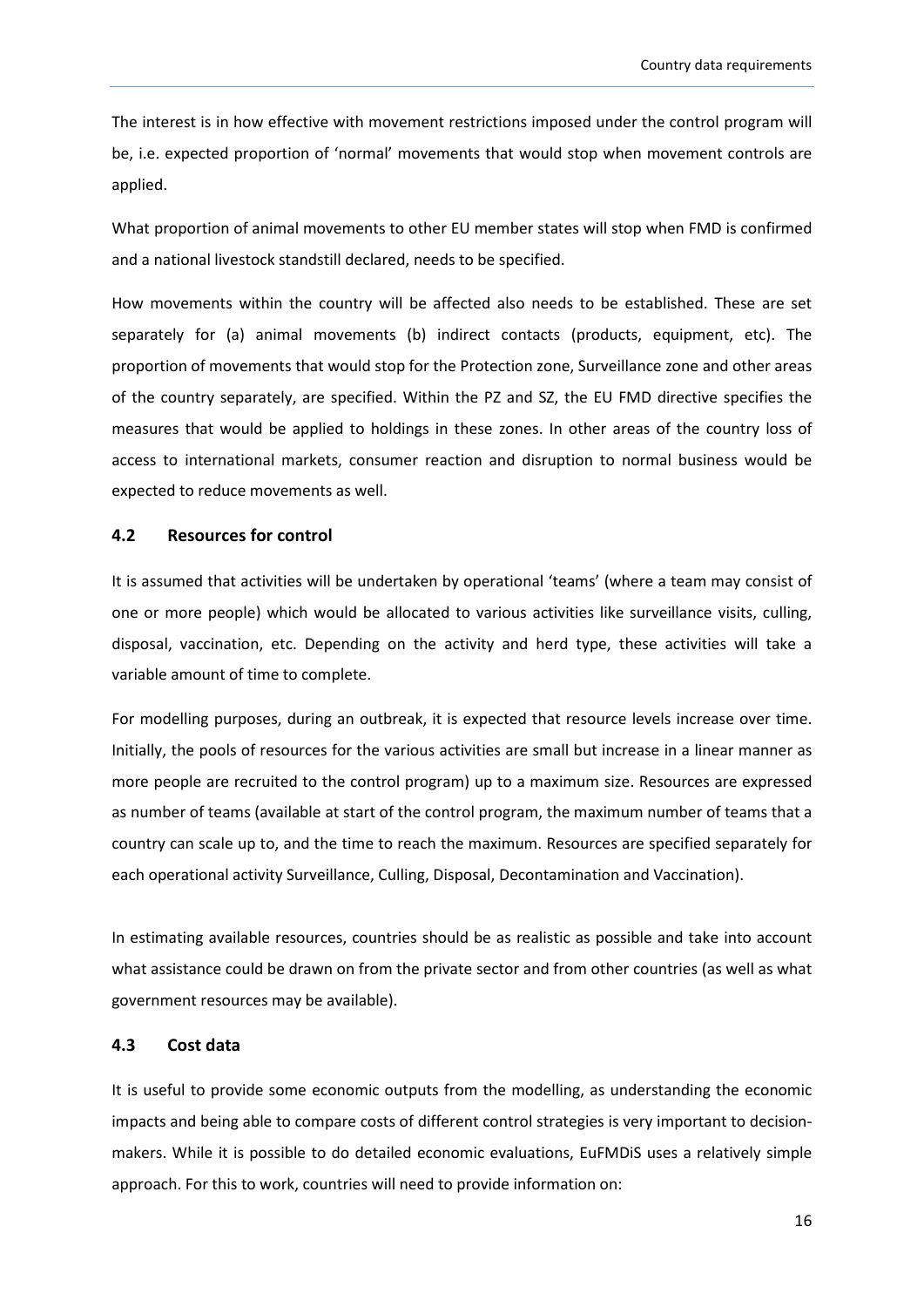- Animal values (for compensation);
- Cost of operational activities (surveillance, culling, vaccination, etc.);
- Value of exports.

This approach will be adequate to show relative differences between different strategies for comparative purposes, but may not provide a good indication of the actual (true) costs associated with managing an outbreak, so this needs to be kept in mind when reporting modelling results.

### **4.3.1 Compensation**

Assuming that farmers are to be compensated for livestock destroyed during the control program, countries will need to provide average value of animals by species consistent with compensation policies (e.g. market value?).

### **4.3.2 Control costs**

The operational control costs include the cost of running a disease control centres and the costs of slaughter, disposal, and decontaminating infected premises (IPs). This will include the costs for labour, decontamination, slaughter and disposal, hire of equipment and facilities, and vaccine if used. Each country will need to estimate average operational costs and vaccination costs. EuFMDiS uses several approaches to cost data. Some costs (cull cost, disposal cost, vaccination cost, and compensation value) are on a per animal basis. Other costs (surveillance visit cost, decontamination/disinfection cost) are on a per herd basis.

### **4.3.3 Export losses arise from loss of market access**

These can be crudely estimated from the proportion and value of a country's annual livestock production that is exported to FMD-sensitive markets. Information will be required on the annual gross value of production (GVP) of the livestock industries and the proportion of this that is earned from exports.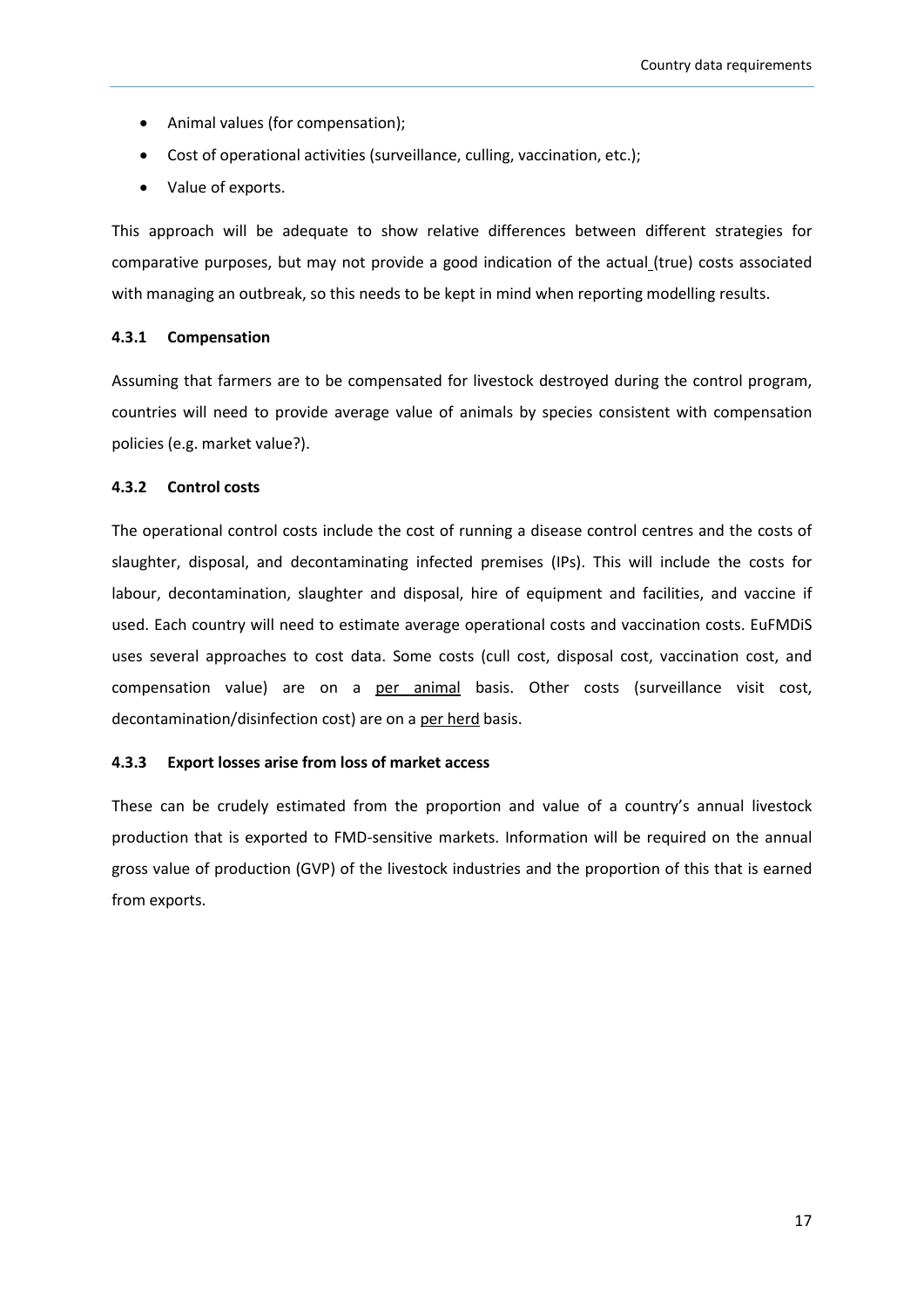### **References**

Bradhurst RA, Roche SE, Kwan P and Garner MG (2015) A hybrid modelling approach to simulating foot-and-mouth disease outbreaks in Australian livestock. *Front. Environ. Sci*., 19 March 2015 | <http://dx.doi.org/10.3389/fenvs.2015.00017>

European Union (2003) Council Directive 2003/85/EC of 29 September 2003 on Community measures for the control of foot-and-mouth disease repealing Directive 85/511/ EEC and Decisions 89/531/EEC and 91/665/EEC and amending Directive 92/46/EEC.